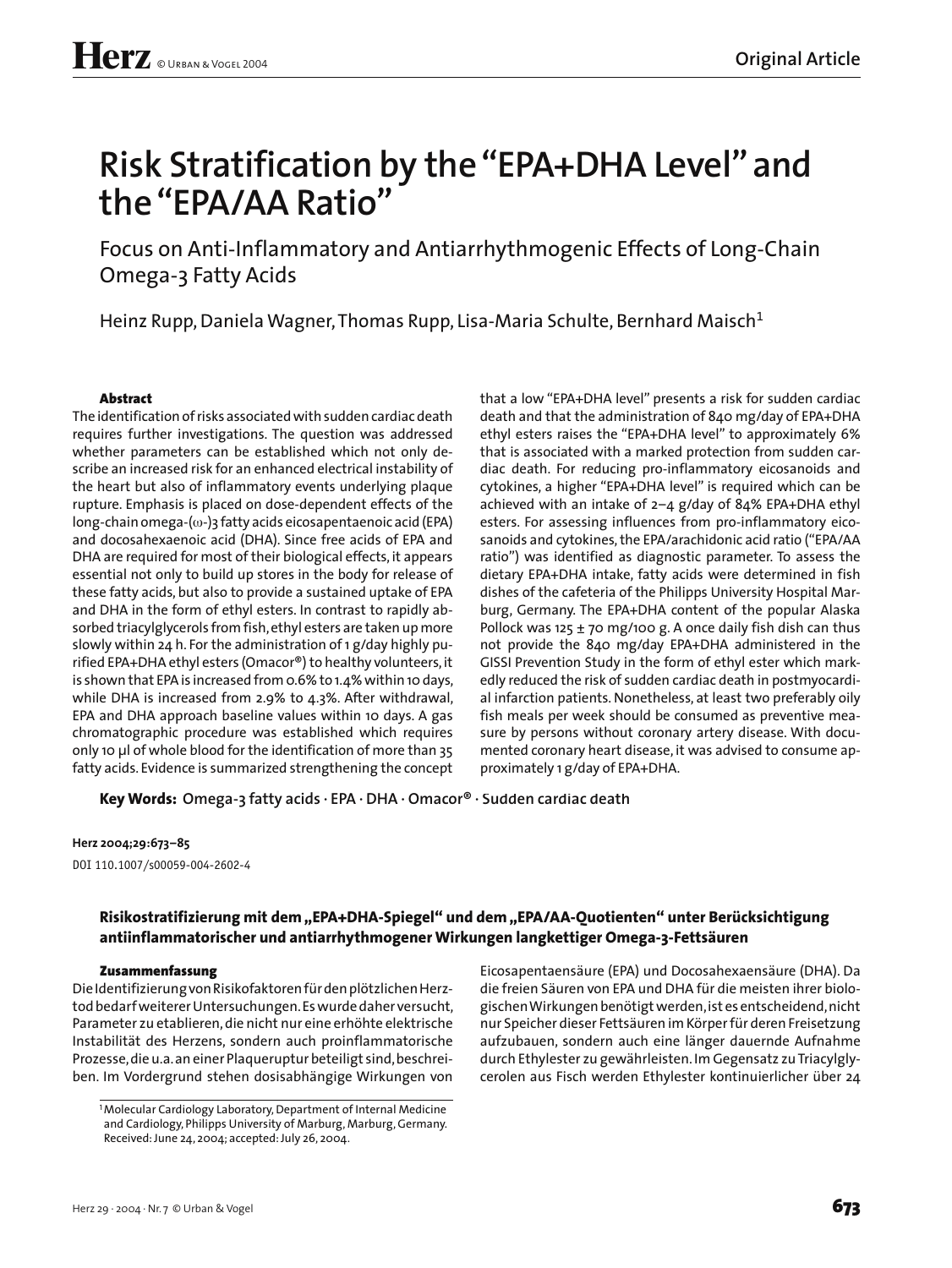h aufgenommen. Nach Verabreichung von 1 g/Tag hochgereinigter Omega-(ω-)3-Fettsäuren (Omacor®) wurde ein Anstieg bei EPA von 0,6% auf 1,4% und bei DHA von 2,9% auf 4,3% beobachtet. Nach dem Absetzen kehrten die EPA- und DHA-Spiegel innerhalb von 10 Tagen auf die Ausgangswerte zurück. Es wurde ein gaschromatographisches Verfahren etabliert, das es ermöglicht, in 10 µl Gesamtblut über 35 Fettsäuren zu bestimmen. Diese Daten unterstützen das Konzept, dass ein niedriger "EPA+DHA-Spiegel" ein Risiko für den plötzlichen Herztod ist und dass die Verabreichung von 840 mg/Tag EPA+DHA-Ethylestern zu einem 6%igen EPA+DHA-Spiegel im Blut führt, der mit einem verminderten Risiko für den plötzlichen Herztod assoziiert ist. Um proinflammatorische Eicosanoide und Zytokine zu reduzieren, wird ein höherer "EPA+DHA-Spiegel" benötigt, wie er durch Einnahme von 2–4 g/Tag 84%igen EPA+DHA-Ethylestern erreicht wird. Um Einflüsse von proinflammatorischen Eicosanoiden und Zytokinen zu verfolgen, wird der EPA/Arachidonsäure-Quotient ("EPA/AA-Quotient") als diagnostischer Parameter beschrieben. Zur Beurteilung der EPA+DHA-Aufnahme in der Nahrung wurden Fischgerichte der Cafeteria des Klinikums der Philipps-Universität Marburg untersucht. Der EPA+DHA-Gehalt von häufig angebotenem Alaska-Seelachs betrug 125 ± 70 mg/100 g. Daraus folgt, dass dieser Fischverzehr nicht die bei der GISSI-Präventionsstudie verabreichte Menge von 840 mg/Tag EPA+DHA-Ethylester ersetzen kann, bei der es zu einer Abnahme des Risikos von plötzlichem Herztod bei Postinfarktpatienten kam. Es bleibt dennoch eine wichtige Empfehlung für Personen ohne koronare Herzerkrankung, möglichst fettreichen Kaltwasserfisch mindestens zweimal in der Woche zu verzehren. Bei bekannter koronarer Herzerkrankung wurde eine tägliche Aufnahme von ca. 1 g EPA+DHA empfohlen.

**Schlüsselwörter: Omega-3-Fettsäuren · EPA · DHA · Omacor® · Plötzlicher Herztod**

## **Introduction**

Risk stratification for prevention and therapy of cardiac death remains a challenge particularly in aging populations, where the burden of disease and disability is increasing rapidly. Established parameters relate primarily to prevention or treatment of hypertension, lipid disorders and diabetes. In view of the remaining high mortality and morbidity from cardiovascular diseases, it appears that the current treatment is not adequate or additional risks exist which have not yet been identified. Risks which are at present not adequately assessed and treated involve inflammation in various heart diseases [59]. Of recent interest became the plaque rupture of atherosclerotic vessels arising from the presence of macrophages and activated T-lymphocytes. As exemplified by a prospective study on C-reactive protein, homocysteine, and plasma lipid levels, only C-reactive protein levels were significantly associated with the risk of sudden cardiac death [3]. In addition to inflammatory and ischemic events, the risk of sudden death and ventricular fibrillation is increased when pump function of the heart becomes critically impaired. In patients with idiopathic dilated cardiomyopathy, parameters reflecting the risk of ventricular arrhythmias have recently been described in a prospective study [24]. Reduced left ventricular ejection fraction and lack of  $\beta$ -blocker use were important arrhythmia risk predictors, whereas signal-averaged ECG, baroreflex sensitivity, heart rate variability, and T-wave alternans did not seem to

be helpful for arrhythmia risk stratification [24]. Dilated hearts exhibit an increased wall stress favoring the opening of stretch-activated membrane channels [21]. The resulting electrical instability contributes to the increased risk of ventricular tachyarrhythmias. The question arises, therefore, whether risk parameters can be established which not only describe an increased risk for inflammatory events but also of an enhanced electrical instability. Of particular interest in this respect are factors related to the constituents of lipids. While the level of triacylglycerols has been recognized as cardiovascular risk [16], the actual composition of triacylglycerols with respect to its molecular components is still underestimated. Lipids are composed of various fatty acids whose nature can vary depending on a number of dietary and neuroendocrine influences. The present study provides evidence which strengthens the concept that the  $\omega$ -3 fatty acids eicosapentaenoic acid (EPA) and docosahexaenoic acid (DHA) in addition to the ω-6 fatty acid arachidonic acid (AA) provide parameters for stratification of risks associated with inflammatory and arrhythmogenic events. The question is also addressed whether polyunsaturated fatty acids differ with respect to activation of transcription factors such as peroxisome proliferator-activated receptors (PPARs). It is examined whether free fatty acids are involved in these actions and which parameters determine a critical free fatty acid concentration required for desirable effects. Conclusions on EPA and DHA incorporation in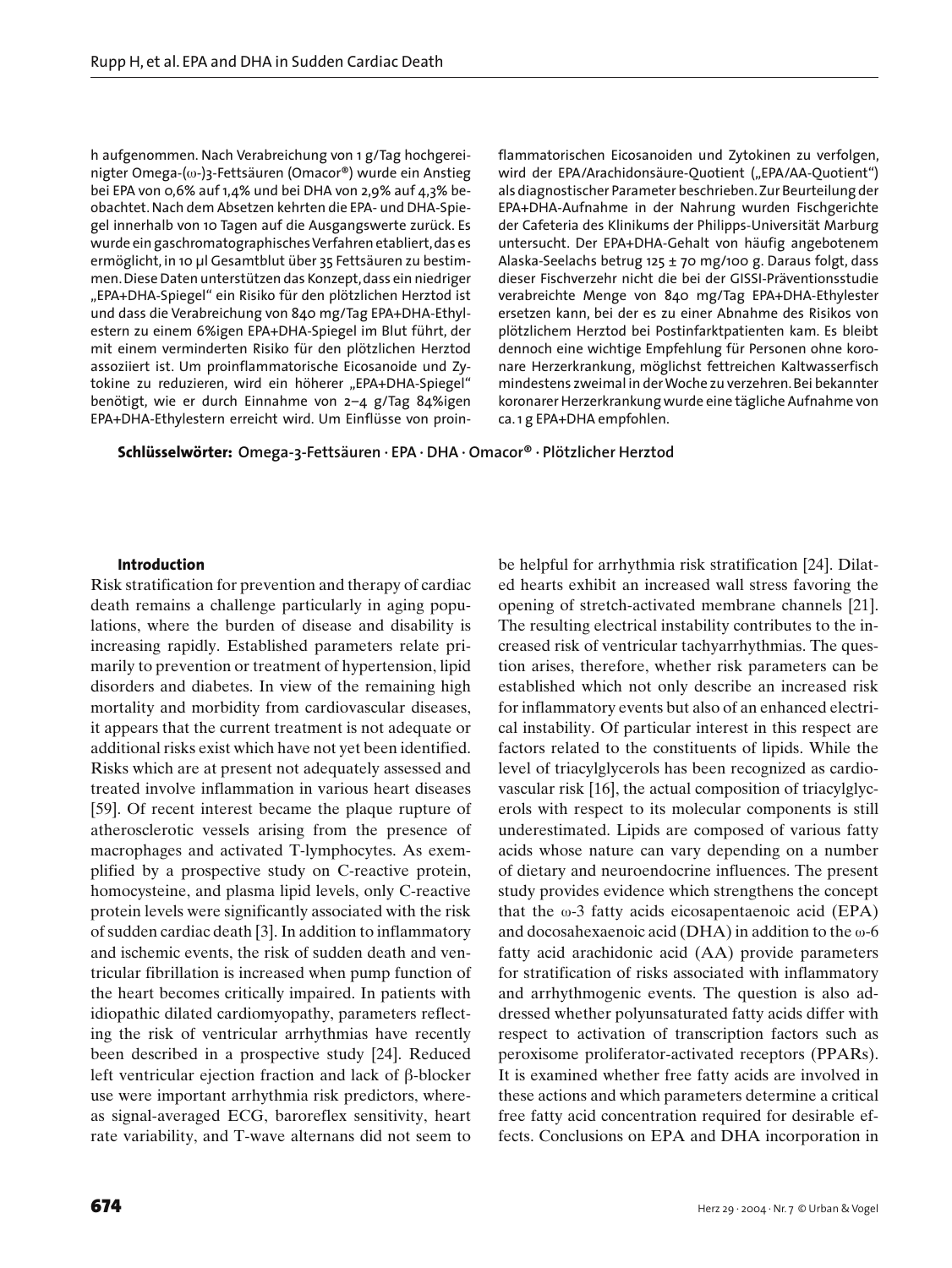blood lipids are mainly derived from the administration of Omacor® which contains highly purified (84%) EPA and DHA ethyl esters [66, 75]. Incorporation data are available for the doses 4 and 8 g/day and patients with inflammatory IgA nephropathy [15]. For examining the incorporation of 1 g/day, we administered Omacor<sup>®</sup> to normal healthy volunteers. In the present study, it is assessed whether EPA and DHA are dose-dependently incorporated into blood and whether the EPA/AA ratio is affected. Based on the dose-dependent incorporation of EPA and DHA of Omacor®, the "EPA+DHA level" and the "EPA/AA ratio" are described as risk-identifying parameters.

#### **Inflammation and Eicosanoids**

In the past, inflammatory mediators have been seen primarily in the context of pro-inflammatory cytokines and eicosanoids such as leukotrienes. The parent fatty acid of pro-inflammatory leukotrienes is arachidonic acid (AA). The amount of prostanoids formed depends not only on the activation of AA-releasing enzymes such as phospholipase  $A_2$  (PLA<sub>2</sub>) but also on the membrane concentration of AA. As measured by the 6-keto-prostaglandin (PG) $F_{1\alpha}$ , the prostacyclin production was closely correlated with the phospholipid AA concentration [58]. The membrane AA concentration of releasable AA is, therefore, an important determinant most probably not only of prostanoids but also of leukotrienes. The AA concentration is affected particularly by adrenergic influences. In animal experiments, chronically administered norepinephrine increased

the proportion of AA in cardiac phosphatidylcholine which was associated with a reduced linoleic acid concentration [18]. We observed an increased AA concentration also in the aorta of rats after chronic swimming exercise which is associated with enhanced adrenergic influences [58]. This AA-raising effect of catecholamines appears to hold only for intact animals, because in cultured cardiomyocytes isoproterenol did not alter the fatty acid profile [25]. The pathogenetic relevance of AA is exemplified in patients with high risk for atherosclerosis on continuous ambulatory peritoneal dialysis [28]. The AA level in serum was significantly higher in these patients while EPA was lower. No differences were observed in the amount of dietary AA intake. It was suggested that the ratio of AA/EPA could be used as a marker of atherogenicity [28].

Increasing evidence supports the concept that AA effects (20:4) can be counteracted by EPA (20:5) by several mechanisms including a competition for cyclooxygenases (COX) and lipoxygenases. Eicosanoids derived from EPA exhibit less inflammatory and thrombogenic effects (Figure 1). Thromboxane  $(TX)A_3$  derived from EPA is weakly proaggregatory when compared with the AA-derived  $TXA_2$  [19]. Also the influence of pro-inflammatory  $\mathrm{PGE}_2$  and the leukotriene (LT) $B_4$ , which is a chemoattractant and activator of neutrophils, is affected by the presence of EPA. Although  $PGE_3$  has a similar action as  $PGE_2$ , it is produced with low efficiency.  $LTB<sub>5</sub>$  has little inflammatory activity when compared with  $LTB<sub>4</sub>$  [33]. There is also increasing evidence that in addition to competitive mechanisms between EPA and AA, platelet aggregation can be affected directly by DHA [37].

Of particular interest are findings on the highly inducible COX-2 which is involved in the overproduction of prostaglandins in inflammatory sites [1]. EPA greatly decreased the interleukin- $(IL-)1\beta$ -induced COX-2 expression in endothelial cells [1]. Although it is well documented that  $\omega$ -3 fatty acids suppress cytokine production such as tumor necrosis factor-(TNF-) $\alpha$  and IL-1 $\beta$ , the underlying mechanisms still remain unclear. It appears that interfering with the synthesis of  $TXA_2$  and  $PGE_2$  also affects cytokine production [33].



Figure 1. Schematic representation of the effects of eicosapentaenoic acid (EPA) and docosahexaenoic acid (DHA). EPA attenuates some of the actions of arachidonic acid (AA) particularly via the synthesis of TXA<sub>3</sub>, PGE<sub>3</sub> and LTB<sub>5</sub>.

**Abbildung 1.** Vereinfachte Darstellung der Effekte von Eicosapentaensäure (EPA) und Docosahexaensäure (DHA). EPA vermindert einige der Wirkungen von Arachidonsäure (AA), vor allem über die Synthese von TXA<sub>3</sub>, PGE<sub>3</sub> und LTB<sub>5</sub>.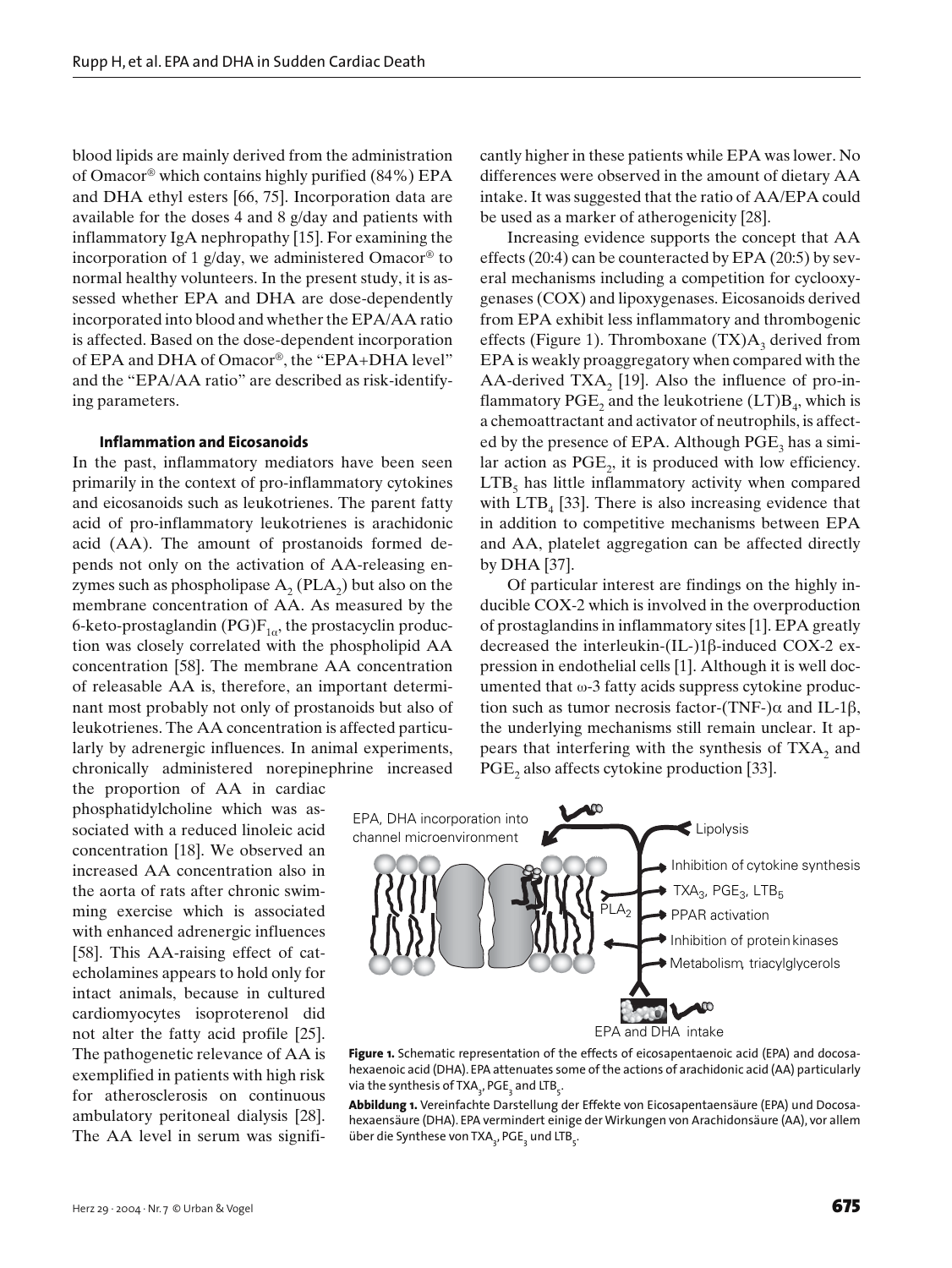#### **Inflammation and PPARs**

Anti-inflammatory effects of EPA and DHA can arise not only from interactions with eicosanoid generation but also from activation of PPARs. Anti-inflammatory actions occur in addition to the well-established triacylglycerol lowering action of PPARα activators such as fenofibrate and the antidiabetic effect of PPARγ activators (thiazolidinediones). Physiological activators of the PPAR transcription factors are fatty acids, fatty acid derivatives, and eicosanoids [20]. Fibrates reduced the IL-1-induced IL-6 release in smooth muscle cells [12]. Both PPAR $\alpha$  and PPAR $\gamma$  activators inhibited thrombin-induced endothelin-1 synthesis [13] and were involved in the initiation of apoptosis of TNF-α-activated macrophages [10]. PPAR $\alpha$  activation also reduced the expression of adhesion molecules in endothelial cells [49]. PPARγ inhibited the endothelial expression of chemokines induced by the Th1-cytokine interferon (IFN)γ [34, 48]. PPAR activators have, therefore, also been seen as important regulators of gene expression in vascular cells in relation to atherogenesis [47].

Lack of anti-inflammatory actions could be of particular interest in hypertrophied pressure-overloaded hearts which exhibit a reduced PPARα expression [6]. The reduced  $PPAR\alpha$  has been linked primarily with a shift in fuel metabolism in favor of glucose utilization with various beneficial effects. Thus, a drug-induced increase in glucose utilization stimulates the promoter activity of the  $Ca^{2+}$  pump (SERCA2) gene of sarcoplasmic reticulum [79]. As a lead compound for increasing the SERCA2 expression we used the CPT-1 inhibitor etomoxir. The chemical structure of etomoxir consists of a long-chain fatty acid residue and it has, therefore, also a PPARα-activating action [62]. Since partial inhibition of fatty acid utilization results in cytoplasmic accumulation of free fatty acids and lipids, any CPT-1 inhibition is expected to induce  $PPAR\alpha$  activation by increasing the presence of physiological PPARα ligands. It remains to be shown, whether the etomoxir-induced increased SERCA2 activity during progression of heart failure [67] has also to be attributed to reduced pro-inflammatory mechanisms due to PPARα activation. Of particular interest in this respect, aging in rats was also associated with a reduced PPAR $\alpha$  expression [30]. It remains an intriguing possibility that pro-inflammatory reactions are thus enhanced by pressure overload and aging.

The question arises, therefore, whether  $\omega$ -3 fatty acids have greater effects on activation of PPARs compared with other fatty acids. Although PPAR $\alpha$  binds oleic acid and EPA with nearly equal affinity, only EPA activated PPAR $\alpha$  in hepatocytes [35]. For any PPARα activation, increased concentrations of the respective free fatty acids are required in the cytoplasm. In accordance, lipid-lowering fibrates which activate PPARα were originally synthesized as non-metabolizable branched fatty acids which accumulate. On similar lines, it can be argued that EPA is elevated, since it is incorporated to a lesser extent into triacylglycerols. The increased cytoplasmic EPA concentration is expected to result in PPARα activation [35]. Of interest is that also the PPARγ mRNA was increased by EPA [9]. For DHA, beneficial effects on the vascular wall through inhibition of oxidative stress generation and anti-inflammatory action linked to PPARα activation have been described [14]. In this respect, inhibitory effects of EPA and DHA on second messenger-regulated protein kinases [52] could also play a role.

## **Free Fatty Acids: Enhanced Release Due to Sympathetic Activation**

EPA and DHA have to be present as free fatty acids before they can be converted into eicosanoids or can activate PPARs. Major sources for EPA and DHA release are adipose tissue and phospholipid membranes. It is of importance that polyunsaturated fatty acids such as EPA, DHA and AA are incorporated to a greater extent into the inner position of phospholipids [63]. Since a raised sympathetic nervous system activity leads to activation of  $PLA_2$  which mobilizes fatty acids from the inner position of phospholipids, an overproportional increase of these polyunsaturated fatty acids occurs. This has been shown for pigs after coronary occlusion which were fed a diet enriched in EPA and DHA triacylglycerols [54]. Compared with pigs fed saturated fat, an overproportional increase of the EPA and DHA concentration was found in the raised myocardial free fatty acids (Figure 2).

## **Oral Intake of ω-3 Fatty Acids: Slowed Uptake of Ethyl Esters versus Triacylglycerols**

Whether a required free EPA and DHA level is reached, depends not only on the fatty acid release from stores but also on the absorption of orally administered EPA and DHA. In fish, EPA and DHA occur as triacylglycerols which can be transesterified with ethanol in a large scale. From the ensuing mixture of saturated and highly unsaturated ethyl esters, nearly homogeneous EPA and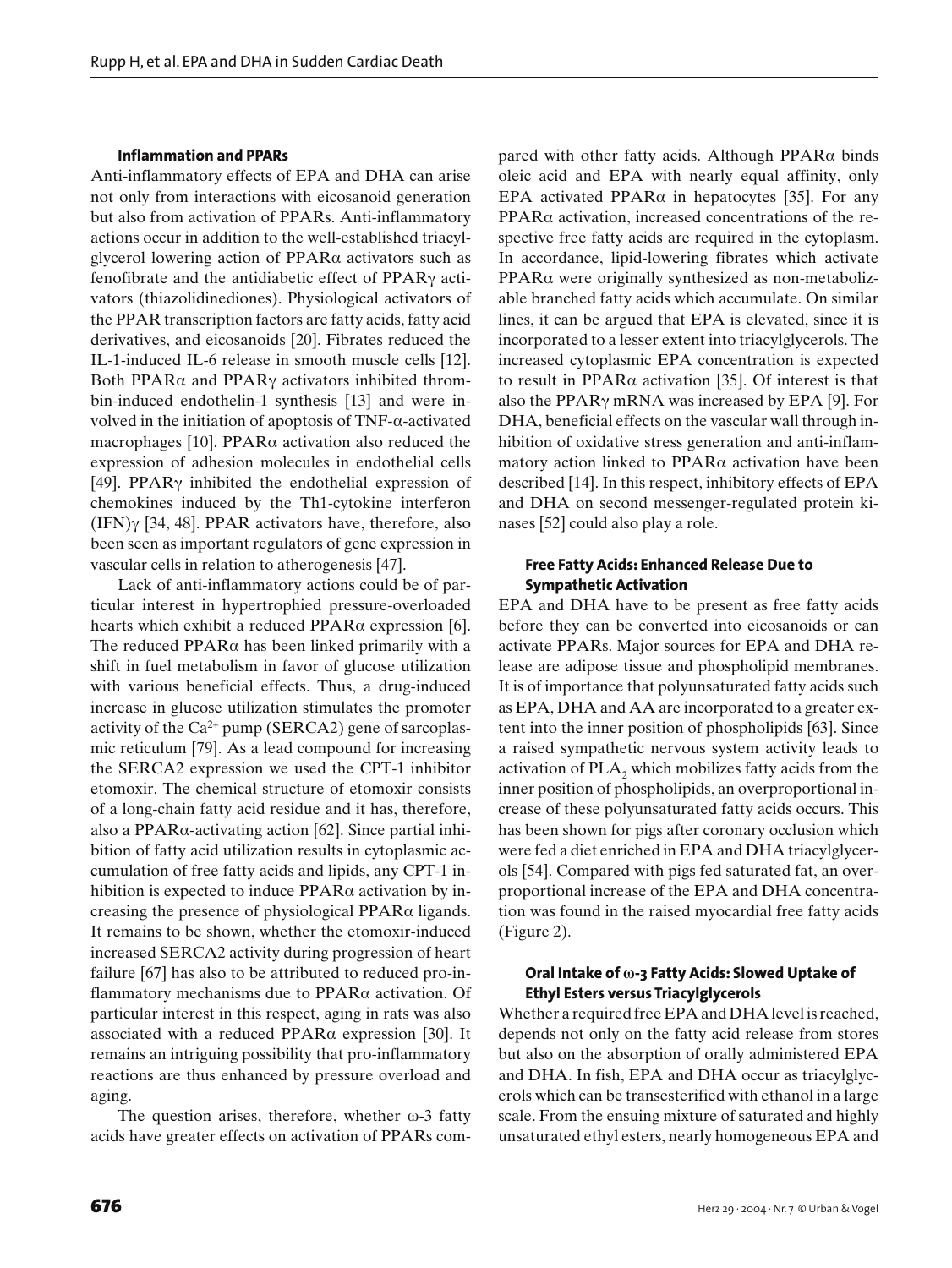

**Figure 2.** Enhanced release of EPA and DHA from the sn2 position of membrane phospholipids after activation of PLA $_{\rm_2}$  by a rise in sympathetic activity. After coronary occlusion, pigs fed EPA and DHA triacylglycerols [54] exhibited an overproportional increase of the EPA and DHA concentration in the raised myocardial free fatty acids (FA). Controls were pigs fed saturated fat. Data are adapted from [54]. PUFA: polyunsaturated fatty acids.

**Abbildung 2.** Verstärkte Freisetzung von EPA und DHA aus der sn2-Position von Membranphospholipiden nach Aktivierung der PLA<sub>2</sub> als Folge einer gesteigerten Sympathikusaktivität. Nach Koronarverschluss bei Schweinen, die EPA- und DHA-Triacylglycerole erhielten [54], waren die EPA- und die DHA-Konzentration in den erhöhten myokardialen freien Fettsäuren (FA) überproportional gesteigert. Kontrollschweine wurden mit gesättigtem Fett gefüttert. Die Daten werden aus [54] übernommen. PUFA: hochungesättigte Fettsäuren.

DHA ethyl esters can be isolated (Figure 3). It is of particular interest that the duodenal uptake rates differ between triacylglycerols and ethyl esters. Triacylglycerols are rapidly degraded in the duodenum by pancreatic lipase and, in the case of polyunsaturated fatty acids, by carboxylester hydrolase. Compared to triacylglycerols, the ethyl esters of EPA and DHA are absorbed more slowly. This has been shown in rats when EPA and DHA were administered by gavage either as triacylglycerols or ethyl esters [31] (Figure 4a). Within 3 h after administration, the recovery in the lymph of the respective fatty acids was greater in the case of triacylglycerols [31]. After 15 h, the recovery from ethyl esters was approximately doubled compared with triacylglycerols. One of the consequences is that the plasma EPA and DHA level is maintained at a higher level in the second half of a 24-h period which could be of importance, since malignant ventricular arrhythmias are more abundant in the early morning hours [36]. Plasma EPA and DHA levels arising from fish consumption during the preceding day would thus be expected to be lower than in the case of an ethyl ester administration. The different absorption kinetics seen in the rat appear to hold also for



**Figure 3.** Transesterification of triacylglycerols from fish leading to a highly purified EPA and DHA ethyl ester preparation. EPA and DHA are  $\omega$ -3 fatty acids since the first double bond is at the position 3 when counting from the methyl end.

**Abbildung 3.** Die Umesterung der Triacylglycerole von Fisch führt zu hochgereinigten EPA- und DHA-Ethylestern. EPA und DHA sind ω-3-Fettsäuren, da sich die erste Doppelbindung am dritten Kohlenstoffatom befindet, wenn vom Methylende gezählt wird.

humans. Thus, the recovery of EPA in the blood was lower within an 8-h period when compared with triacylglycerols [40] (Figure 4b), while there was no difference in the long-term incorporation of EPA and DHA involving time periods up to 28 days [44] (Figures 4c and 4d). Although the absorption of ethyl esters is increased by co-ingestion with a high-fat meal, the absorption of EPA ethyl ester was still lower [41]. It remains to be examined to what extent the 45% risk reduction of sudden death observed in the GISSI Prevention Study [23, 45, 46] has to be attributed to the administration of ethyl esters of EPA and DHA.

Since no data was available on the blood incorporation of EPA and DHA after administration of 1 g/ day Omacor®, we conducted a study in eleven normal healthy volunteers. For establishing risk stratification parameters based on the uptake of EPA and DHA, we used analytical conditions for minimizing the required blood volume. After administration of 1 g/day Omacor®, levels of fatty acids were determined in 20 µl of whole blood using gas chromatography. Whole blood had previously also been used in the Physicians' Health Study [2]. The EPA concentration increased from 0.6% to 1.4% within 10 days leading to a plateau value (Figure 5). DHA values increased from 2.9% to 4.3%. After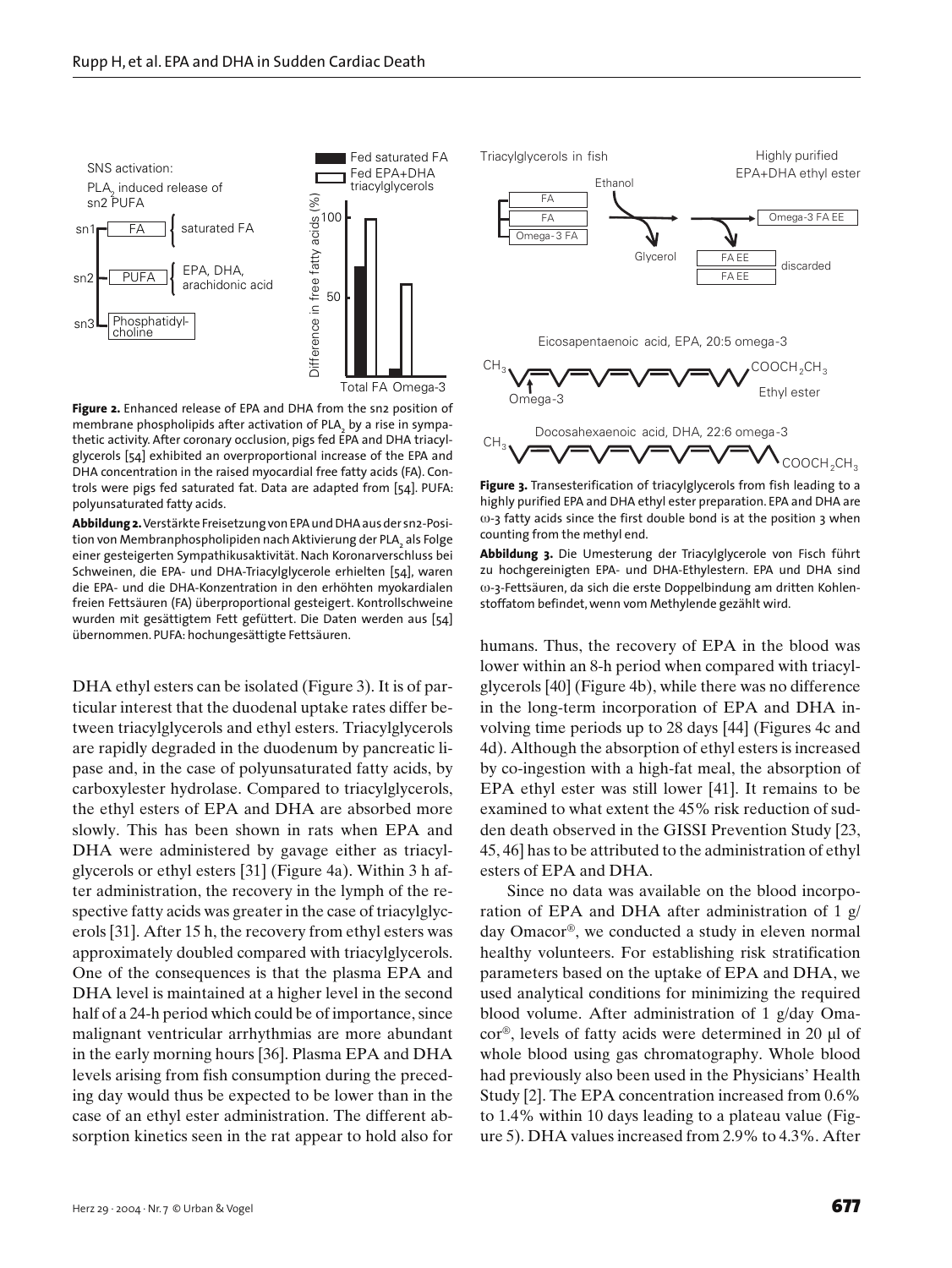

Figures 4a to 4d. a) Recovery of EPA and DHA in the lymph of rats administered EPA and DHA either as triacylglycerol or ethyl ester by gavage. \*p < 0.05 versus ethyl esters. The total recovery after 24 h did not differ significantly between triacylglycerols and ethyl esters. Data are adapted from Ikeda et al. [31]. b) Short-term plasma incorporation of EPA after administration of 1 g EPA to humans either as ethyl ester or triacylglycerol. Data are adapted from Lawson & Hughes [40]. Long-term serum incorporation of c) EPA and d) DHA. Triacylglycerol administration to humans corresponded to 1.26 g EPA and 0.66 g DHA/day, while the 84% ethyl ester administration corresponded to 1.06 g EPA and 0.64 g DHA/day. Data are adapted from Luley et al. [44].

**Abbildungen 4a bis 4d.** a) Wiederfindung von EPA und DHA in der Lymphe von Ratten, denen EPA und DHA entweder als Triacylglycerole oder Ethylester mit der Schlundsonde verabreicht wurde. \*p < 0,05 gegen Ethylester. Die Gesamtwiederfindung nach 24 h unterschied sich nicht zwischen Triacylglycerolen und Ethylestern. Die Daten wurden von Ikeda et al. [31] übernommen. b) Kurzzeit-Plasmaspiegel von EPA nach Verabreichung von 1 g EPA beim Menschen entweder als Ethylester oder Triacylglycerol. Daten wurden von Lawson & Hughes [40] übernommen. Langzeit-Serumspiegel von c) EPA und d) DHA. Bei Triacylglycerolen wurden beim Menschen 1,26 g EPA und 0,66 g DHA/Tag und bei den 84%igen Ethylestern 1,06 g EPA und 0,64 g DHA/Tag verabreicht. Die Daten werden von Luley et al. [44] übernommen.

Omacor® discontinuation, the values approached the prestudy level within 10 days, whereby the decline in DHA appeared to be less pronounced. The data show that within the present time scale of EPA and DHA ethyl ester administration, no EPA and DHA stores were formed which could maintain the blood EPA and DHA level.

In view of the competitive action of EPA and AA particularly on pro-inflammatory processes, the AA concentration and the EPA/AA ratio were calculated. During the intake of 1 g/day Omacor<sup>®</sup>, the AA was not significantly reduced (not shown). The ratio of EPA/AA increased, however, from 0.05 to 0.14 demonstrating a higher probability of EPA release compared with AA. In the study of Donadio et al. involving a 4 g/day Omacor® administration, this ratio rose from 0.09 to 0.47 after 6 weeks while the EPA+DHA level was 10.3% [15]. When the daily dose was 8 g/day, the ratio increased from 0.11 to 0.64 (EPA+DHA =  $12.3\%$ ) demonstrating that the doubling of the EPA and DHA intake had only a moderate further effect on the EPA/ AA ratio. The marked increase in the EPA/AA ratio with 4  $g$ /day Omacor® is expected to be associated with a reduced production of pro-inflammatory eicosanoids and cytokines. Also, an enhanced activation of PPARs is expected.

## **Clinical Endpoints of Reduced Pro-Inflammatory Processes**

Evidence in favor of reduced pro-inflammatory actions leading to clinically relevant endpoints was provided by Donadio et al. [15] in a prospective randomized study in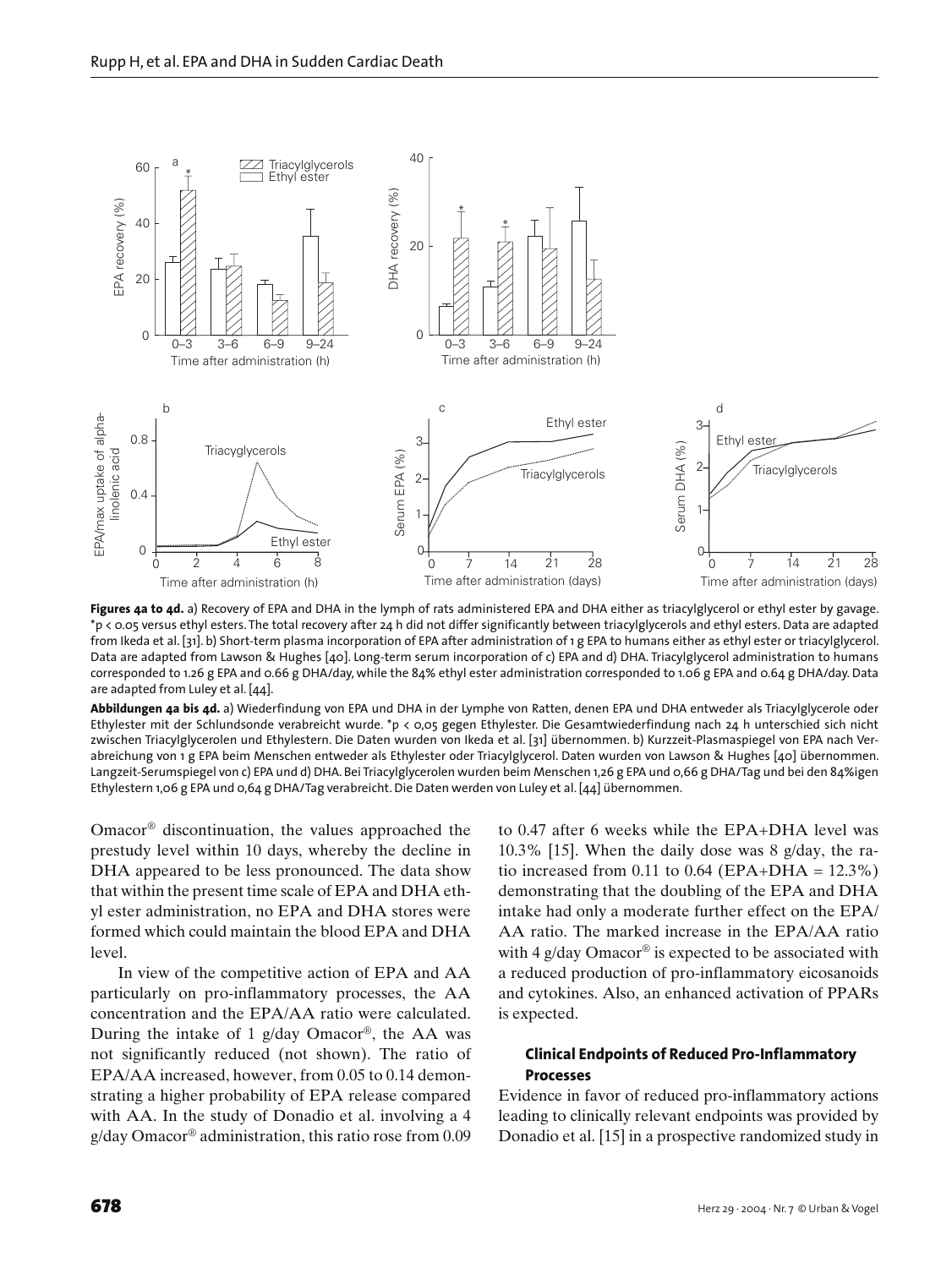patients with severe IgA nephropathy receiving 4 or 8 g/ day Omacor® for 2 years. As might be inferred from the not markedly different EPA/AA ratios, both doses were similar in slowing the rate of renal function loss as deduced from the smaller rise in serum creatinine [15]. As regards underlying protective mechanisms, it has been shown that in mesangial cell cultures, EPA and DHA were effective in suppressing the cell proliferation which is a hallmark of IgA nephropathy [78]. In this respect, it would be of interest to examine whether beneficial effects of 4 g/day Omacor® can be seen also in heart diseases associated with marked inflammation arising from virus infection or autoimmune disorders. With respect to pro-inflammatory processes associated with plaque rupture, there is evidence that the number of macrophages was reduced after administration of 1.4 g EPA and DHA in the form of triacylglycerols [73]. Fewer plaques had thin fibrous caps, signs of inflammation, and the number of macrophages in plaques was reduced.



Figure 5. Blood levels of EPA and DHA after 1 g/day Omacor® administration in eleven normal healthy volunteers. Fatty acids were extracted from 10 µl whole blood essentially as described previously [58] which was followed by transesterification with methanolic KOH. A Hewlett Packard 5890 gas chromatograph equipped with a flame ionization detector and a Supelco SP-2560 (100 m  $\times$  0.25 mm  $\times$  0.2 µm) column (Sigma-Aldrich) was used. Integration was performed with "PeakSimple" from SRI Instruments (Torrance, CA, USA). Omacor® was purchased. Statistical analysis was performed by repeated measures analysis of variance and the Tukey-Kramer multiple comparisons test using the "GraphPad InStat" (San Diego, CA, USA) package. The data are based on eleven persons during the administration of Omacor® and nine persons after withdrawal.

**Abbildung 5.** Blutspiegel von EPA und DHA nach 1 g/Tag Omacor®-Verabreichung bei elf normalen gesunden Freiwilligen. Die Fettsäuren wurden in 10 µl Vollblut wie früher beschrieben extrahiert [58], die Umesterung erfolgte mit Methanol-KOH. Die Auftrennung wurde in einem Hewlett-Packard-5890-Gaschromatographen auf einer Supelco-SP-2560-(100 m × 0,25 mm × 0,2 µm)Säule (Sigma-Aldrich) durchgeführt. Die Detektion erfolgte mit einem Flammenionisationdetektor und die Integration mit dem "PeakSimple"-Programm von SRI Instruments (Torrance, CA, USA). Omacor® wurde käuflich erworben. Die statistische Analyse erfolgte durch eine "repeated measures"-Varianzanalyse und einen multiplen Tukey-Kramer-Vergleich unter Verwendung des "GraphPad-InStat"-Programms (San Diego, CA, USA). Die Daten basieren auf elf Personen während der Verabreichung von Omacor® und neun Personen nach dem Absetzen.

#### **Antiarrhythmogenic Effects of EPA and DHA**

The present study shows that 1  $g$ /day Omacor<sup>®</sup> raises the whole blood EPA+DHA level from 3.5% to 5.7%. The question arises whether this increase has beneficial effects which could be inferred from previous epidemiologic studies in populations with a variable EPA and DHA blood content and whether a link can be provided with the data of the GISSI Prevention Study [23, 45, 46]. Currently, no EPA and DHA values are available for the patients of the GISSI Prevention Study. It is, however, well accepted that the risk of sudden cardiac death is reduced when the EPA+DHA level is increased. In the Physicians' Health Study, baseline whole blood levels of long-chain ω-3 fatty acids were inversely associated with the risk of sudden cardiac death [2]. As compared with men whose whole blood levels of long-chain ω-3 fatty acids were in the lowest quartile (2.12–4.32%), the relative risk of sudden cardiac death was significantly lower among

> men with levels in the third quartile (5.20–6.07%; adjusted relative risk, 0.19) and the fourth quartile (6.08–10.2%; adjusted relative risk, 0.10) [2]. Also the study of Siscovick et al. shows a risk reduction for primary cardiac arrest when the EPA+DHA level is increased [72]. Compared with a red blood cell membrane EPA+DHA level of 3.3% (the mean of the lowest quartile), a level of 5.0% (the mean of the third quartile) was associated with a 75% reduction in the risk of primary cardiac arrest [72]. Based on the data of the Physicians' Health Study [2] and the study of Siscovick et al. [72] and our own data on the EPA+DHA level after 1 g/day Omacor®, the reduction of sudden death risk observed in the GISSI Prevention Study [23, 45, 46] can be attributed to an increase in the EPA+DHA level leading to about 6% EPA+DHA (Figure 6). It can also be deduced from these data, that 4 g/day Omacor® would not be required which is expected to increase EPA+DHA to about 10% [15].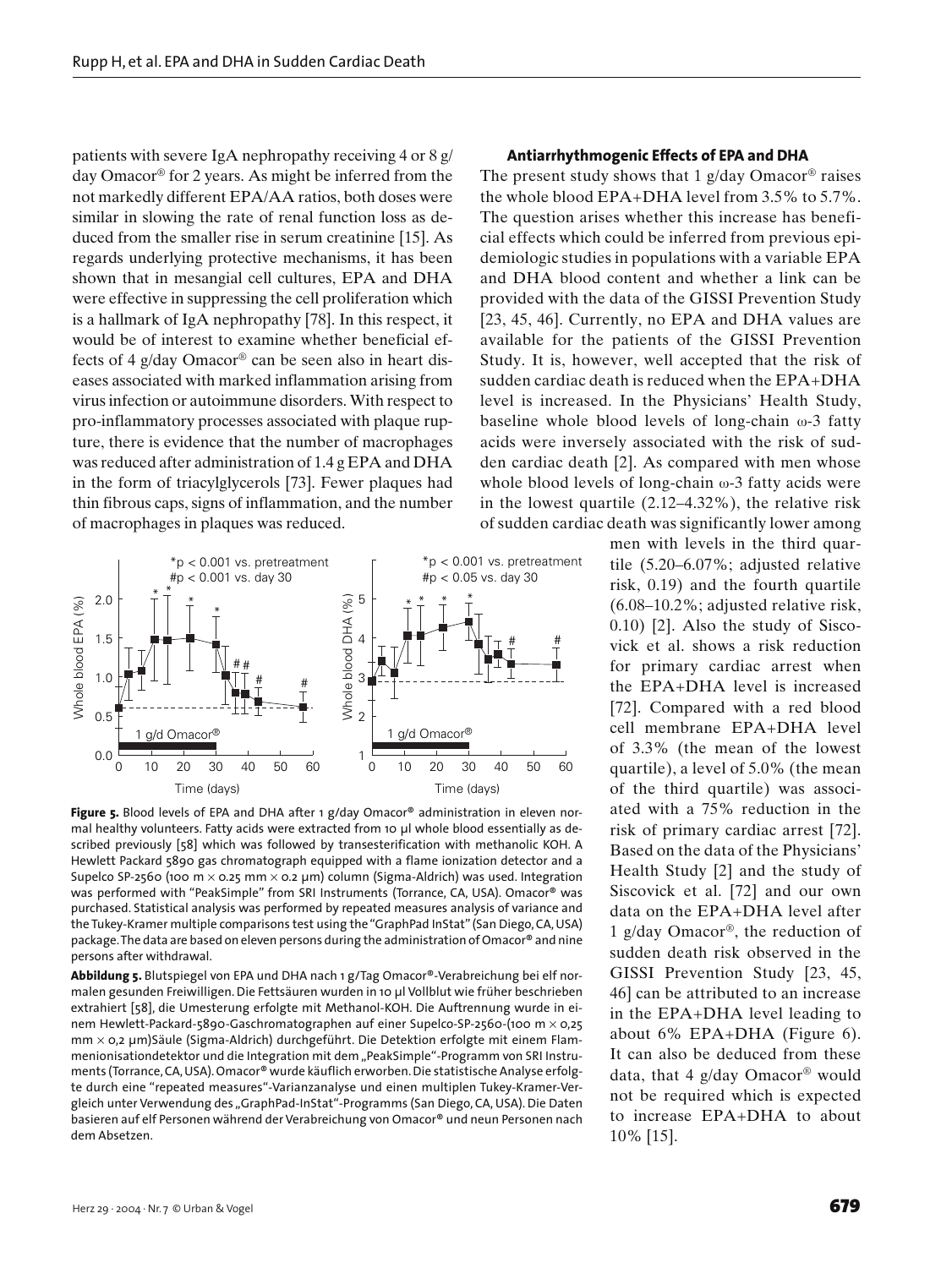

**Figure 6.** Interrelationship between EPA+DHA level and risk of sudden cardiac death (SCD). Data are adapted from the epidemiologic studies of  $\Box$ ) Albert et al. [2] and  $\Diamond$ ) Siscovick et al. [72]. Interventional studies with Omacor® were performed with 1 g/d (Rupp et al., data presented at the ESC Meeting, Vienna, Austria, 2003) and 4 g/d (Nilsen et al. [57] and Donadio et al. [15]). The data of Albert et al. [2] include also docosapentaenoic acid and are, therefore, by approximately 0.98 percentage points too high. Included are also data points representing controls in the epidemiologic studies of  $(\triangle)$  Guallar et al. [26] and  $(\diamondsuit)$ Leng et al. [43] which are similar to the baseline values of our study carried out in Marburg, Germany. It should be noted that as in our study, whole blood was used in the study of Albert et al. [2].

**Abbildung 6.** Zusammenhang zwischen dem EPA+DHA-Spiegel und dem Risiko eines plötzlichen Herztodes (SCD). Daten wurden aus den epidemiologischen Studien ( $\square$ ) von Albert et al. [2] und ( $\odot$ ) Siscovick et al. [72] übernommen. Interventionelle Studien erfolgten mit 1 g/Tag Omacor® (Rupp et al., Daten auf dem ESC-Kongress, Wien, Österreich, 2003, vorgestellt) und 4 g/Tag Omacor® (Nilsen et al. [57] und Donadio et al. [15]). Die Daten von Albert et al. [2] schließen die Docosapentaensäure mit ein und sind folglich um ca. 0,98 Prozentpunkte bei der gewählten x-Achse (nur EPA+DHA) zu hoch. Dargestellt sind auch Datenpunkte von Kontrollpersonen in den epidemiologischen Studien von  $(\triangle)$  Guallar et al. [26] und  $(\diamondsuit)$  Leng et al. [43], die den Ausgangswerten unserer Studie ähneln. Wie in unserer Studie wurde auch von Albert et al. [2] Vollblut verwendet.

## **Intake of EPA and DHA Triacylglycerols from Fish and Fish Oil**

Since in the GISSI Prevention Study 840 mg EPA and DHA was administered corresponding to 1 g/day Omacor®, we addressed the question to what extent dietary fish intake could contribute to the desirable EPA and DHA intake. We analyzed the EPA and DHA content of fish dishes prepared at the cafeteria of the Philipps University Hospital of Marburg (Table 1). The most often served fish dish was Alaska Pollock containing  $125 \pm 70$  mg/100 g EPA+DHA while the warm-water fish Tilapia contained only  $23 \pm 5$  mg/100 g. Taking into account that the average daily fish intake in Northern Germany is 18 g and 13 g in Southern Germany [55], it can be concluded that the dietary fish intake is too

low for providing 840 mg EPA and DHA per day. This conclusion holds also for the eastern part of Germany with 19 g/day fish consumption [51]. Fish consumption in Germany appears to be comparable to that reported in the GISSI Prevention Study where at the beginning of the study 73.2% consumed fish once per week and 87.6% at the end of the study [23, 45, 46].

Although fish consumption cannot provide the EPA and DHA intake achieved in the GISSI Prevention Study, it has various beneficial effects as demonstrated in epidemiologic studies. Mortality from coronary heart disease was lower among those who consumed at least 30 g of fish per day than among those who did not eat fish [39]. Among adults, modest consumption of tuna or other broiled or baked fish, but not fried fish or fish sandwiches, was associated with lower mortality risk of ischemic heart disease, especially arrhythmic death [53]. In a prospective study of diabetic women, an inverse association between fish and long-chain ω-3 fatty acid consumption and risk of coronary heart disease and total mortality was observed [29]. In intervention trials involving intake of EPA and DHA triacylglycerols, cardiovascular effects were less pronounced. Thus, 6 g/day of EPA and DHA triacylglycerols for 3 months followed by 3 g/day for 21 months only modestly mitigated the course of coronary atherosclerosis [69]. Based on the current evidence derived from epidemiologic and intervention studies, it was pointed out in a scientific statement of the American Heart Association that patients with documented coronary heart disease should consume approximately 1 g/d EPA+DHA, while persons without documented coronary heart disease should eat (preferably) oily fish at least twice a week [38]. This recommendation is wider than the current indication for Omacor® which is a prescription drug in Germany for postmyocardial infarction patients in addition to standard therapy. In the guidelines of the European Society of Cardiology for the management of ST elevation myocardial infarction, supplementation with 1 g fish oil ω-3 polyunsaturated fatty acids was rated as class I recommendation, level of evidence was B (because of one randomized study) [74].

To compare the intake of EPA and DHA triacylglycerols from fish dishes with that of fish oils, we analyzed the EPA and DHA content of various brands of fish oil capsules. Although the capsules differed markedly with respect to their EPA and DHA content per capsule (Table 2), the EPA and DHA content calculated for 1 g capsule content was very similar with the excep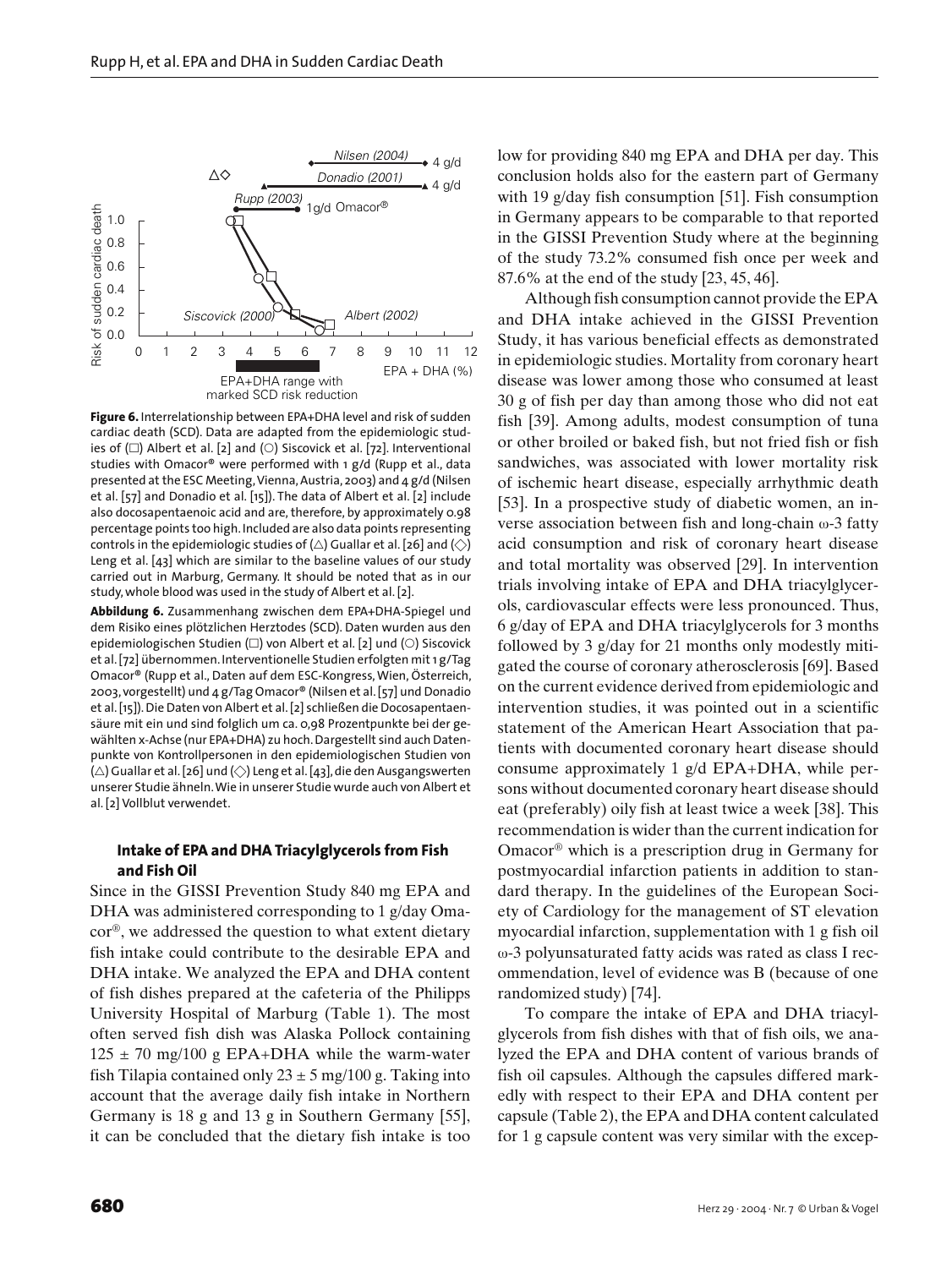**Table 1.** Fatty acid composition of baked fish dishes. n refers to the number of different fish dishes, whereby the number of different samples analyzed for a given dish is given in brackets. The dishes were prepared at the cafeteria of the Philipps University Hospital of Marburg, Germany. DHA: docosahexaenoic acid; EPA: eicosapentaenoic acid.

**Tabelle 1.** Fettsäurenzusammensetzung von zubereitetem Fisch. DHA: Docosahexaensäure; EPA: Eicosapentaensäure. n bezieht sich auf die Anzahl verschiedener Fischgerichte; die Zahl in Klammern gibt die Proben an, die bei einem Gericht entnommen wurden. Die Fischgerichte wurden in der Cafeteria des Klinikums der Philipps-Universität Marburg zubereitet.

|                       | n    | EPA $(%)$      | DHA (%)         | AA (%)                     | EPA+DHA<br>(mq/100 q)       |
|-----------------------|------|----------------|-----------------|----------------------------|-----------------------------|
| Alaska Pollock 12 (1) |      | $5.1 \pm 3.4$  | $16.4 \pm 13.1$ | $0.6 \pm 0.5$ 125 $\pm$ 70 |                             |
| Shell                 | 2(3) | $13.0 \pm 3.6$ | $16.6 \pm 2.7$  |                            | $2.2 \pm 1.2$ 396 $\pm$ 147 |
| Hoki                  | 2(3) | $5.9 \pm 2.6$  | $26.4 \pm 12.2$ | $2.6 \pm 1.3$              | $86 \pm 76$                 |
| Crab                  | 1(3) | $16.1 \pm 5.3$ | $12.8 \pm 1.2$  | $5.1 \pm 1.9$              | $79 \pm 30$                 |
| Red snapper           | 1(3) | $3.4 \pm 0.4$  | $24.6 \pm 3.5$  | $7.6 \pm 0.9$ 136 $\pm$ 13 |                             |
| Cat fish              | 1(3) | $10.1 \pm 1.6$ | $13.6 \pm 8.4$  | $3.4 + 1.5$ 206 + 34       |                             |
| Tilapia               | 1(3) | $0.1 \pm 0.1$  | $1.2 \pm 0.4$   | $1.4 + 0.6$                | $23 + 5$                    |

tion of one brand containing halibut oil. This suggests that the fish oils used for manufacturing the capsules were very similar and appeared to be based on salmon oil. One might argue that the amount of daily consumed fish or fish oil could be raised to achieve a sufficiently high EPA and DHA intake which might then be associated with a more marked protective action. A problem associated with a high intake of fish or fish oils relates to their variable contamination with methylmercury and environmental pollutants including dioxins and polychlorinated biphenyls. Thus, the Food and Drug Administration advised pregnant women and children not to exceed three to four fish servings per week and to avoid certain predatory fish [38]. Of particular relevance is mercury which was associated with the risk of myocardial infarction [27]. Since DHA was inversely associated with the risk, it was concluded that high mercury levels may diminish protective effects of DHA. For minimizing the amount of methylmercury and other lipid soluble contaminants, a highly purified preparation involving also a transesterification step is required as carried out for Omacor<sup>®</sup> which contains  $\leq 0.2$  µg/capsule mercury (Solvay Pharmaceuticals, data on file).

#### **EPA and DHA Conversion from α-Linolenic Acid**

It has been argued that the short-chain ω-3 fatty acid α-linolenic acid derived from plants could be consumed for increasing the amount of EPA and DHA in the body (Figure 7a). Of particular interest are plant oils with a **Table 2.** EPA, DHA and AA (arachidonic acid) content of fish oil capsules. The EPA+DHA content per 1 g of capsule content was calculated from the actual EPA+DHA content of a capsule and the weight of the capsule content. The fish oil #1 contained halibut oil, while the others appear to be derived from salmon.

**Tabelle 2.** EPA, DHA und AA (Arachidonsäure) in Fischölkapseln. Der EPA+DHA-Gehalt pro Gramm Kapselinhalt wurde aus dem EPA+DHA-Gehalt einer Kapsel und dem Gewicht des Kapselinhalts berechnet. Das Fischöl #1 enthielt Heilbuttöl, während alle anderen vermutlich aus Lachsöl hergestellt wurden.

| 0il   | EPA $(%)$ | <b>DHA (%)</b> | AA (%) | EPA+DHA<br>(mg/capsule) | EPA+DHA<br>(mg/g) |
|-------|-----------|----------------|--------|-------------------------|-------------------|
| # $1$ | 0.5       | 0.5            | 0.1    | 3                       | 11                |
| # $2$ | 26.9      | 15.9           | 2.2    | 89                      | 298               |
| #3    | 17.5      | 15.8           | 1.3    | 124                     | 249               |
| #4    | 26.4      | 18.0           | 1.6    | 145                     | 289               |
| # 5   | 23.6      | 14.4           | 1.5    | 159                     | 292               |
| # 6   | 23.0      | 15.2           | 1.4    | 200                     | 294               |
| # 7   | 26.9      | 15.8           | 1.8    | 276                     | 282               |
| # 8   | 26.7      | 17.6           | 1.6    | 303                     | 301               |

high proportion of  $\alpha$ -linolenic acid such as linseed oil (approximately 62%), perilla oil (approximately 54%) and canola oil (approximately 10%). We have shown for the rat that feeding increasing amounts of linseed oil does not increase the content of EPA and DHA in the aorta [65] (Figure 7b). However, the enhanced  $\alpha$ -linolenic acid intake reduced the AA level and enhanced production of  $PGF_{1\alpha}$  which is the stable degradation product of prostacyclin. Thus, although an increased α-linolenic acid intake did not raise the EPA+DHA level, it resulted in an enhanced production of prostacyclin which, in addition to various cytoprotective actions, is a potent inhibitor of platelet aggregation.

In humans with a background diet high in saturated fat, the conversion rate of  $\alpha$ -linolenic acid was found to be 6% for EPA and 3.8% for DHA [22]. However, with a diet rich in ω-6 polyunsaturated fatty acids, conversion was reduced by 40–50% [22]. It can thus be concluded that α-linolenic acid cannot be converted into amounts of EPA and DHA which have been used in the GISSI Prevention Study [23, 45, 46]. Of great interest is, however, that any administered DHA can be retroconverted to EPA [70].

## **Mechanisms of Antiarrhythmogenic Action of EPA and DHA Free Fatty Acids**

In animal studies, fish oil feeding reduced the incidence of arrhythmias and fibrillation [40, 50]. The EPA and DHA dosage used was, however, high and typically in-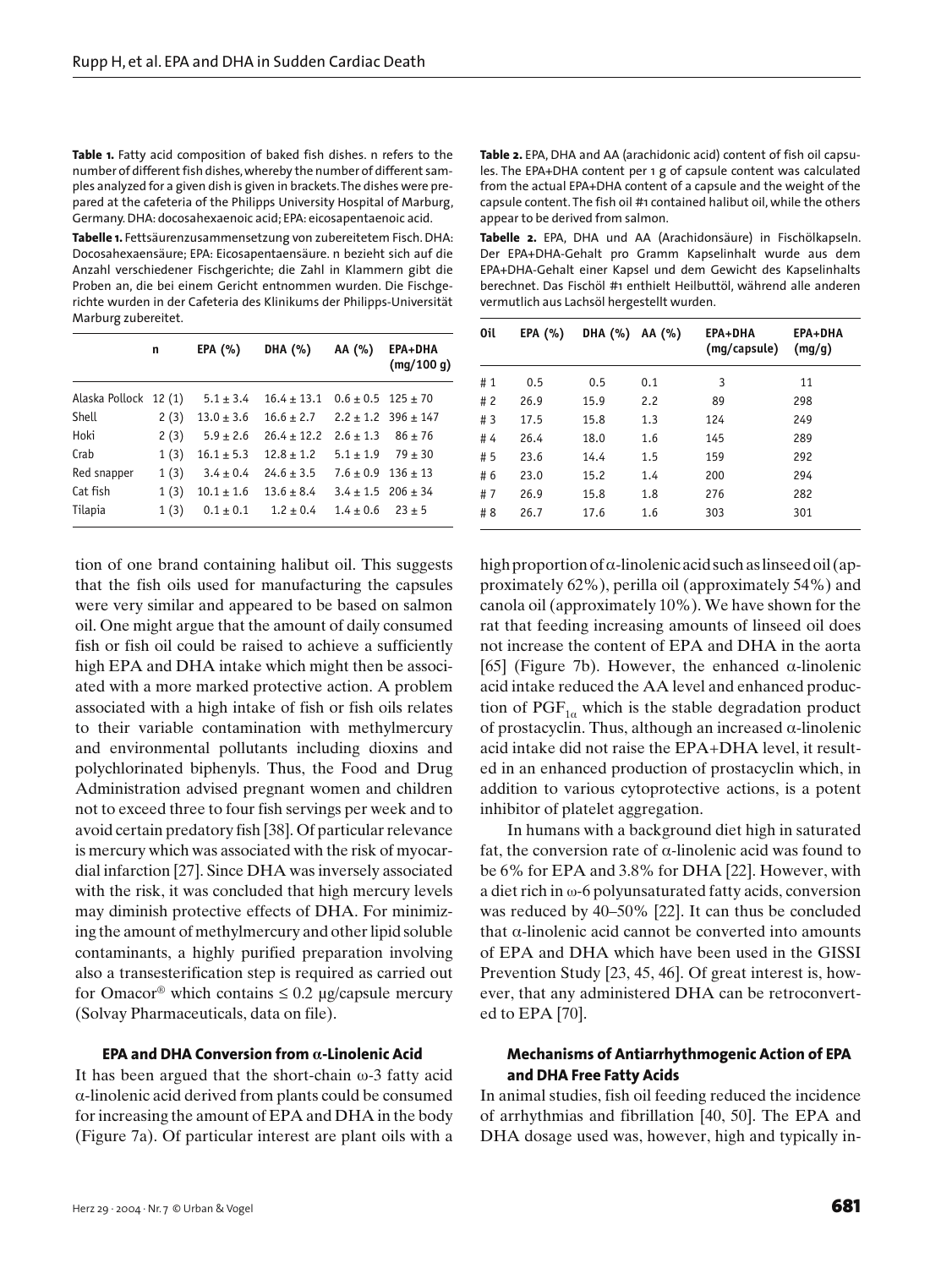

**Figures 7a and 7b.** a) Biosynthesis of polyunsaturated fatty acids in plants, marine algae and men. EPA and DHA are produced by marine algae which are taken up by fish. When referring to an "ω-3 level", one has to include also the short-chain ω-3 fatty acid  $α$ -linolenic acid as well as the long-chain  $ω$ -3 fatty acids EPA and DHA. b) Levels of  $α$ -linolenic acid (18:3), EPA (20:5) and DHA (22:6) in the aorta after an increased dietary intake of  $\alpha$ -linolenic acid. Spontaneously hypertensive rats were fed 1%, 2.5% and 5% linseed oil (62%  $\alpha$ -linolenic acid) diets for 15–16 weeks. Although α-linolenic acid was significantly increased, EPA and DHA were not altered. However, the prostacyclin formation increased as deduced from the 6-keto-PGF $_{1\alpha}$  formation and the AA level was reduced. \*p < 0.05 versus rats fed  $a$  control chow. Data are adapted from [65].

**Abbildungen 7a und 7b.** a) Biosynthese der mehrfach ungesättigten Fettsäuren bei Landpflanzen, Meeresalgen und Menschen. EPA und DHA werden von Algen produziert, die durch Fische aufgenommen werden. Verwendet man die Bezeichnung "ω-3-Spiegel", so müssen auch die kurzkettige ω-3-Fettsäure α-Linolensäure und die langkettigen ω-3-Fettsäuren EPA und DHA erfasst werden. b) Spiegel von α-Linolensäure (18:3), EPA (20:5) und DHA (22:6) in der Aorta nach einer gesteigerten Aufnahme von α-Linolensäure. Spontan hypertensive Ratten wurden mit Diäten mit 1%, 2,5% und 5% Leinöl (62% α-Linolensäure) über 15–16 Wochen gefüttert. Obgleich die α-Linolensäure erheblich erhöht wurde, waren EPA und DHA nicht signifikant verändert. Die Bildung von Prostacyclin war aber gesteigert.

volved 10% fish oil feeding. Within this dose range, also anti-inflammatory actions and lipid lowering have been observed as seen in humans using a 3–4 g/day EPA and DHA dose. Only recently, it has been shown that already < 0.5% of dietary DHA but apparently not EPA reduced the incidence of arrhythmic events [50]. Based on animal experiments, it might, therefore, have been unexpected that 1 g/day of EPA and DHA ethyl ester reduced the risk of sudden cardiac death in postmyocardial infarction patients [23, 45, 46]. Since the incidence of the second myocardial infarction was not reduced significantly, it appears that mechanisms potentially related to plaque stabilization were not involved.

It has been thought that the antiarrhythmogenic effects of EPA and DHA arise from their incorporation into membrane phospholipids thereby altering the membrane fluidity. However, in the context of studies on effects of ω-3 fatty acids on sarcoplasmic reticulum  $Ca<sup>2+</sup>$  uptake [68], cardiac hypertrophy and dilatation [5, 32] and reperfusion-induced arrhythmias [4], no significant alterations in the  $Na<sup>+</sup>$  channel activity of papillary muscles of fish oil-fed rats was found by the loose patch clamp technique [17]. It was at that time not known that free fatty acids of EPA and DHA were involved in the antiarrhythmogenic action. In a series of detailed studies by Leaf et al. (reviewed in [42]), it has been shown that the free fatty acids of EPA and DHA but not other fatty acids inhibit the Na<sup>+</sup> channel activity. In addition, the L-type  $Ca^{2+}$  channel which has been inferred particularly in afterdepolarizations was inhibited [42]. For explaining inhibitory effects also on other channels like  $K^+$  channels [42], one has to infer inhibitory effects which are specific for EPA and DHA but not for a particular ion channel. The inhibitory effects of EPA and DHA have been attributed to the non-covalent incorporation of the free fatty acids into the microenvironment of ion channels and the ensuing conformational change [42] (Figure 1). A consequence of this mechanism is that a critical concentration of free EPA and DHA has to be reached before an adequate number of channels are inhibited and antiarrhythmogenic effects ensue.

It can be deduced that EPA and DHA should have antiarrhythmogenic effects whenever the myocardial free fatty acids are raised. Thus, after myocardial infarction, sympathetic activity is increased due to the impaired heart performance leading to a rise in myocardial free fatty acids. The release of EPA and DHA is amplified by the preferred release of fatty acids from the inner position of phospholipids by  $PLA_2$  (Figure 2). Such a mechanism explains also the lack of effect on Na+ channel current determined in isolated papillary muscle [17]. Furthermore, no [11] or only moderate effects are expected for patients with implantable cardioverter defibrillators which terminate ventricular tachyarrhythmias rapidly and most probably before fatty acids are released to a greater extent. In accordance with this contention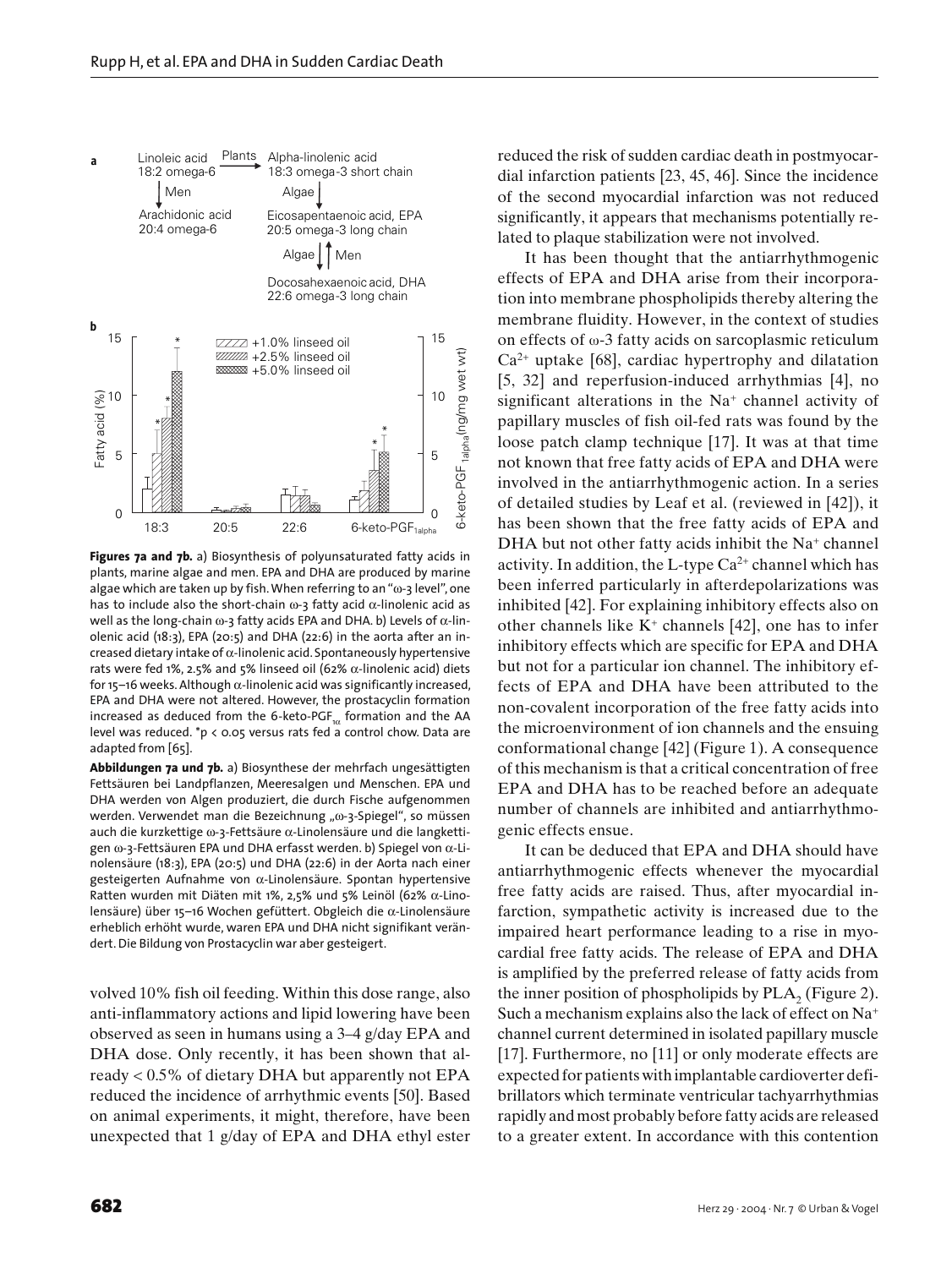would be the finding that sustained ventricular tachycardia can be reduced by infusion of  $3.8 \text{ g} \omega$ -3 marine triacylglycerols in patients with implanted cardioverter defibrillators [71]. The potential contributions arising from an increased heart rate variability after EPA and DHA intake [60], an improved postischemic recovery [61] or a reduced heart rate [64] to antiarrhythmogenic effects remains to be assessed further.

## **Risk Stratification by the EPA+DHA Level and the EPA/AA Ratio**

Taken together, there is increasing evidence that the long-chain ω-3 fatty acids EPA and DHA exhibit various protective actions. In particular, a low EPA+DHA level appears as a risk for sudden cardiac death. Based on the currently accessible data, the following risk stratification appears plausible:

*Antiarrhythmogenic Effects:* Based on the studies of Albert et al. [2] and Siscovick et al. [72] demonstrating a markedly reduced risk of sudden cardiac death in persons who exhibit about 3% more EPA+DHA compared with the quartile with the lowest EPA+DHA level, it appears that about 6% blood EPA+DHA represents a target level for prevention of sudden cardiac death (Figure 6). This target level is based also on our own data showing that 1 g/day Omacor® raises the EPA+DHA level from 3.5% to 5.7% of total fatty acids. The 1 g/day Omacor<sup>®</sup> dose equals the dose used in the GISSI Prevention Study where the risk of total mortality, cardiovascular mortality and of sudden death was significantly reduced [23, 45, 46]. It appears, however, that an upper limit of EPA+DHA concentrations exists above which further coronary heart disease benefit may not occur [57]. This seems to be the case with the 6.2–7.4% range of EPA+DHA in serum phospholipids since an increase to 10.3% by administering 4 g/day Omacor® had no further significant effect on the prognosis of cardiac events despite significant triacylglycerol lowering [56]. This intriguing study by Nilsen et al. was performed in Norway where the baseline EPA+DHA level was higher than in other countries [57] including our data (3.7% EPA+DHA). It can thus be concluded that an EPA+DHA level of 8–10% is not required for protection from sudden cardiac death.

In addition to the levels of incorporated EPA and DHA, one should take into account that the type of ester of administered EPA and DHA is of functional relevance. Compared with triacylglycerols present in fish and fish oils, Omacor® contains ethyl esters which

provide a prolonged uptake. Taking into account that antiarrhythmogenic effects require the free fatty acids EPA and DHA, a therapeutic intervention which provides a sustained increase in plasma EPA and DHA levels should be advantageous.

*Anti-Inflammatory Effects:* For a rational interpretation of reduced pro-inflammatory effects by EPA and DHA, the level of AA should be taken into account. EPA and AA have opposite effects on various pro-inflammatory mediators. There is also increasing evidence that adrenergic influences can increase the membrane level of AA. Based on the data of Donadio et al. showing that 4 g/day Omacor® raise the EPA/AA ratio from 0.09 to 0.47 which was associated with clinical improvement in patients with severe IgA nephropathy, therapeutic approaches targeted at a competition of EPA with AA can be based on 4 g/day Omacor®. This does, however, not imply that lower doses of 2–3 g/day, do not reduce pro-inflammatory reactions. Even with 1 g/day Omacor®, the EPA/AA ratio was increased from 0.05 to 0.14 which demonstrates a reduced probability for AA release. In favor of the concept that less pro-inflammatory processes can be observed already at lower EPA/AA ratios is the finding that 1.4 g of EPA and DHA triacylglycerols reduced the incidence of plaque rupture [73]. It has also been shown that 900 mg/day of EPA ethyl ester reduced the plasma  $\beta$ -thromboglobulin level and the pressor responsiveness to infused angiotensin II [77].

*Triacylglycerol Lowering:* EPA and DHA have a long-standing clinical use for lowering plasma triacylglycerols [8]. Although serum triacylglycerols are reduced approximately in parallel with the unsaturation index of fatty acids [68], a more specific action has been described for EPA. An important mechanism relates to the inhibitory effects on the triacylglycerol synthesis from diacylglycerols and stimulation of fatty acid oxidation [7]. Although a moderate triacylglycerol lowering effect was observed already with 1 g/day EPA and DHA ethyl esters in the GISSI Prevention Study [23, 45, 46], doses of 3–4 g/day are typically used for achieving a greater triacylglycerol lowering [8].

Clearly, further work is required to delineate the relevance of other fatty acids [76] not covered in the present overview. One should also try to dissect protective actions which are common for EPA and DHA and selective effects of EPA and DHA. In this respect, terms such as "ω-3 level" are inaccurate when referring to EPA+DHA, since it has to include by definition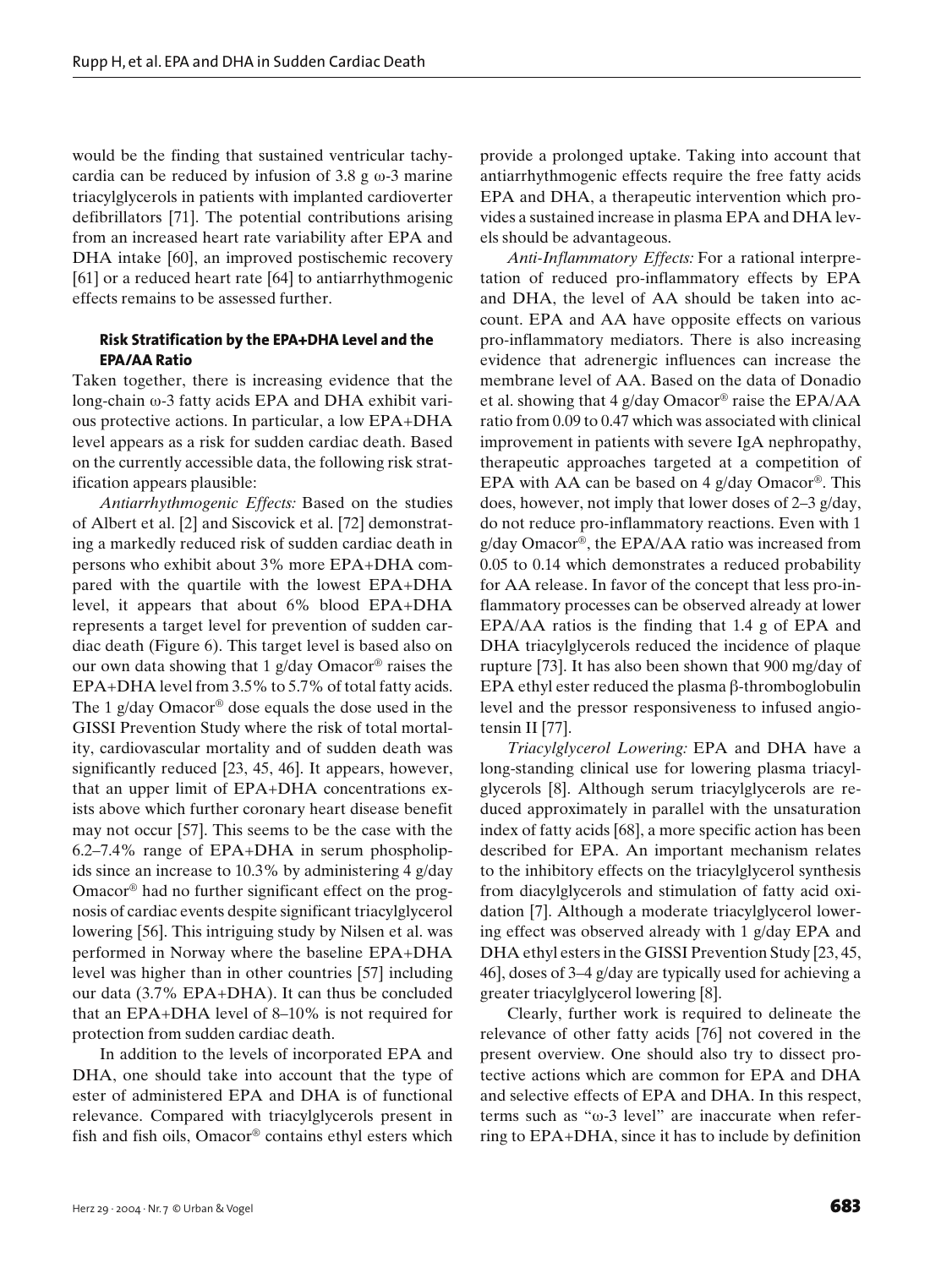the ω-3 α-linolenic acid as well as EPA and DHA. As shown in rats fed increasing amounts of  $\alpha$ -linolenic acid, the "ω-3 level" was increased due to the incorporation of α-linolenic acid while the EPA+DHA level was not altered [65]. Furthermore, the term "ω-3 level" has to include the docosapentaenoic acid which was, however, not predictive of sudden cardiac death [2].

In view of the present evidence, it is suggested to include the determination of fatty acid profile in the list of investigated parameters, particularly in patients after myocardial infarction. This would strengthen the rationale of therapeutic regimens with EPA and DHA as specified in current guidelines [38, 74]. Since only 10  $\mu$ l of whole blood are required for the determination of a profile involving more than 35 fatty acids, it does rarely require additional blood sampling. By monitoring the EPA+DHA level, patients could be identified who are at an increased risk of sudden cardiac death irrespective of their underlying disease. Furthermore, longitudinal changes in the EPA+DHA incorporation can be monitored and it can be assessed whether a required EPA+DHA level has been reached in a particular patient.

#### **References**

- 1. Ait-Said F, Elalamy I, Werts C, et al. Inhibition by eicosapentaenoic acid of IL-1beta-induced PGHS-2 expression in human microvascular endothelial cells: involvement of lipoxygenase-derived metabolites and p38 MAPK pathway. Biochim Biophys Acta 2003;1631:77–84.
- 2. Albert CM, Campos H, Stampfer MJ, et al. Blood levels of long-chain n-3 fatty acids and the risk of sudden death. N Engl J Med 2002;346:1113–8.
- 3. Albert CM, Ma J, Rifai N, et al. Prospective study of C-reactive protein, homocysteine, and plasma lipid levels as predictors of sudden cardiac death. Circulation 2002;105:2595–9.
- Al Makdessi S, Brandle M, Ehrt M, et al. Myocardial protection by ischemic preconditioning: the influence of the composition of myocardial phospholipids. Mol Cell Biochem 1995;145:69–73.
- 5. Au D von, Brandle M, Rupp H, et al. Influence of a diet rich in fish oil on blood pressure, body weight and cardiac hypertrophy in spontaneously hypertensive rats. Eur J Appl Physiol 1988;58:97–9.
- 6. Barger PM, Brandt JM, Leone TC, et al. Deactivation of peroxisome proliferator-activated receptor-alpha during cardiac hypertrophic growth. J Clin Invest 2000;105:1723–30.
- 7. Berge RK, Madsen L, Vaagenes H, et al. In contrast with docosahexaenoic acid, eicosapentaenoic acid and hypolipidaemic derivatives decrease hepatic synthesis and secretion of triacylglycerol by decreased diacylglycerol acyltransferase activity and stimulation of fatty acid oxidation. Biochem J 1999;343:191–7.
- 8. Calabresi L, Donati D, Pazzucconi F, et al. Omacor in familial combined hyperlipidemia: effects on lipids and low density lipoprotein subclasses. Atherosclerosis 2000;148:387–96.
- 9. Chambrier C, Bastard JP, Rieusset J, et al. Eicosapentaenoic acid induces mRNA expression of peroxisome proliferator-activated receptor gamma. Obes Res 2002;10:518–25.
- 10. Chinetti G, Griglio S, Antonucci M, et al. Activation of proliferator-activated receptors alpha and gamma induces apoptosis of human monocyte-derived macrophages. J Biol Chem 1998;273:25573–80.
- 11. Cleland JG, Freemantle N, Kaye G, et al. Clinical trials update from the American Heart Association meeting: omega-3 fatty acids and arrhythmia risk in

patients with an implantable defibrillator, ACTIV in CHF, VALIANT, the Hanover autologous bone marrow transplantation study, SPORTIF V, ORBIT and PAD and DEFINITE. Eur J Heart Fail 2004;6:109–15.

- 12. Delerive P, De Bosscher K, Besnard S, et al. Peroxisome proliferator-activated receptor alpha negatively regulates the vascular inflammatory gene response by negative cross-talk with transcription factors NF-kappaB and AP-1. J Biol Chem 1999;274:32048–54.
- 13. Delerive P, Martin-Nizard F, Chinetti G, et al. Peroxisome proliferator-activated receptor activators inhibit thrombin-induced endothelin-1 production in human vascular endothelial cells by inhibiting the activator protein-1 signaling pathway. Circ Res 1999;85:394-402.
- 14. Diep QN, Amiri F, Touyz RM, et al. PPARalpha activator effects on Ang II-induced vascular oxidative stress and inflammation. Hypertension 2002; 40:866–71.
- 15. Donadio JV Jr, Larson TS, Bergstralh EJ, et al. A randomized trial of high-dose compared with low-dose omega-3 fatty acids in severe IgA nephropathy. J Am Soc Nephrol 2001;12:791–9.
- Dotevall A, Johansson S, Wilhelmsen L, et al. Increased levels of triglycerides, BMI and blood pressure and low physical activity increase the risk of diabetes in Swedish women. A prospective 18-year follow-up of the BEDA\*study. Diabet Med 2004;21:615–22.
- 17. Eickhorn R, Isensee H, Jacob R, et al. No obvious influence of dietary fatty acid intake on cardiac sodium current of the rat. Pflugers Arch 1992;420:Suppl 1:334.
- 18. Emilsson A, Gudbjarnason S. Reversible alterations in fatty acid profile of glycerophospholipids in rat heart muscle induced by repeated norepinephrine administration. Biochim Biophys Acta 1983;750:1–6.
- 19. Fischer S, Weber PC. Thromboxane (TX)A3 and prostaglandin (PG)I3 are formed in man after dietary eicosapentaenoic acid: identification and quantification by capillary gas chromatography-electron impact mass spectrometry. Biomed Mass Spectrom 1985;12:470–6.
- 20. Forman BM, Chen J, Evans RM. Hypolipidemic drugs, polyunsaturated fatty acids, and eicosanoids are ligands for peroxisome proliferator-activated receptors alpha and delta. Proc Natl Acad Sci U S A 1997;94:4312–7.
- 21. Franz MR, Cima R, Wang D, et al. Electrophysiological effects of myocardial stretch and mechanical determinants of stretch-activated arrhythmias. Circulation 1992;86:968–78.
- 22. Gerster H. Can adults adequately convert alpha-linolenic acid (18:ω-3) to eicosapentaenoic acid (20:ω-3) and docosahexaenoic acid (22:ω-3)? Int J Vitam Nutr Res 1998;68:159–73.
- 23. GISSI-Prevenzione Investigators. Dietary supplementation with ω-3 polyunsaturated fatty acids and vitamin E after myocardial infarction: results of the GISSI-Prevenzione Trial. Gruppo Italiano per lo Studio della Sopravvivenza nell'Infarto miocardico. Lancet 1999;354:447–55.
- 24. Grimm W, Christ M, Bach J, et al. Noninvasive arrhythmia risk stratification in idiopathic dilated cardiomyopathy: results of the Marburg Cardiomyopathy Study. Circulation 2003;108:2883–91.
- 25. Grynberg A, Ziegler D, Rupp H. Sympathoadrenergic overactivity and lipid metabolism. Cardiovasc Drugs Ther 1996;10:Suppl 1:223–30.
- 26. Guallar E, Hennekens CH, Sacks FM, et al. A prospective study of plasma fish oil levels and incidence of myocardial infarction in U.S. male physicians. J Am Coll Cardiol 1995;25:387–94.
- 27. Guallar E, Sanz-Gallardo MI, van't Veer P, et al. Mercury, fish oils, and the risk of myocardial infarction. N Engl J Med 2002;347:1747–54.
- 28. Holler C, Auinger M, Ulberth F, et al. Eicosanoid precursors: potential factors for atherogenesis in diabetic CAPD patients? Perit Dial Int 1996;16:Suppl 1: S250–3.
- 29. Hu FB, Cho E, Rexrode KM, et al. Fish and long-chain omega-3 fatty acid intake and risk of coronary heart disease and total mortality in diabetic women. Circulation 2003;107:1852–7.
- 30. Iemitsu M, Miyauchi T, Maeda S, et al. Aging-induced decrease in the PPAR-alpha level in hearts is improved by exercise training. Am J Physiol Heart Circ Physiol 2002;283:H1750–60.
- 31. Ikeda I, Imasato Y, Nagao H, et al. Lymphatic transport of eicosapentaenoic and docosahexaenoic acids as triglyceride, ethyl ester and free acid, and their effect on cholesterol transport in rats. Life Sci 1993;52:1371–9.
- 32. Jacob R, Brändle M, Dierberger B, et al. Antihypertensive und kardioprotektive Effekte verschiedener Öldiäten. In: Ganten D, Mall G, Hrsg. Herz-Kreislauf-Regulation, Organprotektion und Organschäden. Stuttgart: Schattauer, 1991:25–46.
- 33. James MJ, Gibson RA, Cleland LG. Dietary polyunsaturated fatty acids and inflammatory mediator production. Am J Clin Nutr 2000;71:343S–8S.